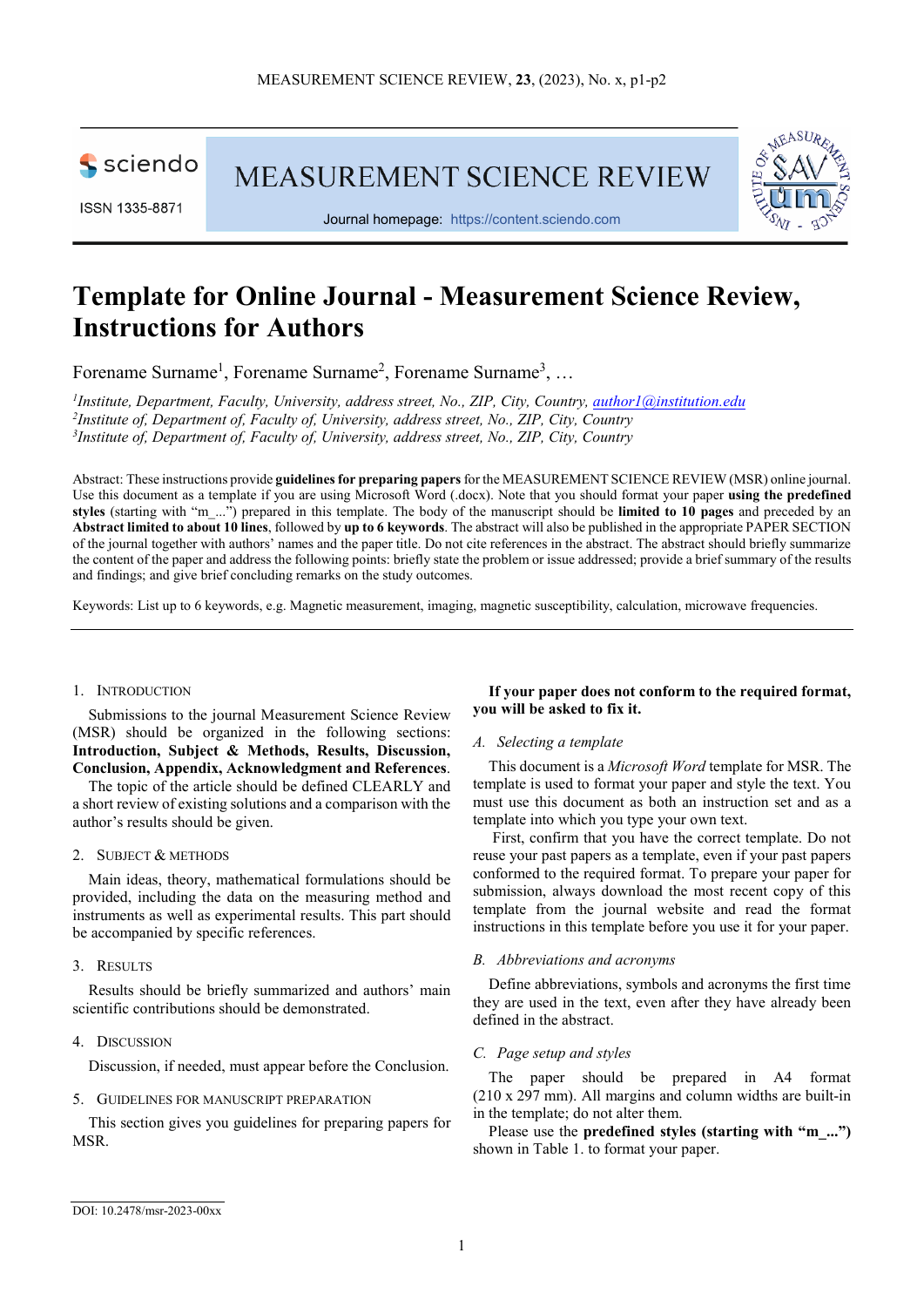#### MEASUREMENT SCIENCE REVIEW, **23**, (2023), No. x, p1-p2

| Style name                 | To format                                                 | Size [pt] |
|----------------------------|-----------------------------------------------------------|-----------|
| m Title                    | Title                                                     | 18        |
| m Authors                  | Authors' names                                            | 12        |
| m Affiliation              | Affiliation                                               | 10        |
| m_Abstract                 | Abstract                                                  | 9         |
| m Keywords                 | Keywords                                                  | 9         |
| m Heading1                 | 1st level heading, numbered 1.2.3                         | 10        |
| m Heading1NoNumber         | Heading for APPENDIX, ACKNOWLEDGMENT, REFERENCES          | 10        |
| m Heading2                 | 2nd level heading, numbered A. B. C.                      | 10        |
| m_Heading3                 | 3rd level heading                                         | 10        |
| m Text                     | Main text                                                 | 10        |
| m TextNoIndent             | Text without indent $-$ to define parameters in equations | 10        |
| m TextInTable              | Text in tables                                            | 10        |
| m List Bullets             | <b>Bulleted</b> list                                      | 10        |
| m List 123                 | Numbered list 1. 2. 3.                                    | 10        |
| m List abc                 | Numbered list a. b. c.                                    | 10        |
| m List iii                 | Numbered list i. ii. iii.                                 | 10        |
| m References               | References                                                | 10        |
| m_Equation                 | Equation                                                  | 10        |
| m CaptionFigure SingleLine | Caption for figures $-$ single line                       | 9         |
| m CaptionFigure MultiLines | Caption for figures – multi lines                         | 9         |
| m CaptionTable SingleLine  | Caption for tables $-$ single line                        | 9         |
| m CaptionTable MultiLines  | Caption for tables – multi lines                          | 9         |
| m Table                    | Style for tables                                          | 10        |

Table 1. Main predefined styles in WORD template

You can type over sections of the template or copy and paste from another document. Highlight a section that you want to designate with a certain style, then select the appropriate name on the style menu (Home > Styles). The style will adjust your fonts, line spacing, etc. Do not change any font or paragraph settings.

The styles "m\_Title", "m\_Authors", "m\_Affiliation", "m\_Abtract", and m\_Keywords" are prepared for the introductory paragraphs of the article.

Use style "m\_Text" for the main text and styles "m\_List..." for bulleted or numbered lists in the paper.

#### *D. Identify the headings*

Two levels of headings should be used (styles "m\_Heading1" and "m\_Heading2"). When the heading styles are used, section numbers are not required to be typed in because they will be automatically numbered by the predefined multilevel list. If necessary, you can use the 3rd level not numbered heading (style "m\_Heading3").

#### *E. Figures and tables*

You should place the figures and tables in appropriate locations within the manuscript after they are cited in the text. Large figures and tables may span both columns. Center figures and tables in a given column (see Fig.1. and Table 2.). Set the figure layout to "In line with text".

All figures and tables must be numbered using Arabic numerals, consecutively in the order they appear in your paper. Figures have their own sequence of numbers starting from Fig.1. Tables have their own sequence of numbers starting from Table 1.

References made in the text should use this number, as shown in Fig.1., Fig.3.a), Table 1., etc. Use the abbreviation "Fig.1.", even at the beginning of a sentence. Do not abbreviate "Table". Use multiple references according to the following examples:

- Fig.1., Fig.4.b), Table 1., Table 3.
- Fig.1. and Fig.3.
- Fig.2. to Fig.4. or Fig.2. Fig.4.
- Table 2. to Table 4. or Table 2. Table 4.

Place figure captions below the figures; place table captions above the tables. Single-line captions must be centered (see Table 1.). Multi-line captions must be justified (see Fig.1. and Table 2.). Use the predefined styles ("m\_Caption…") for captions.



Fig.1. The designed structure based on ABC technology, very useful for applications in industrial measurements.

Subfigures in multipart figures should be inserted separately or as one figure. The subfigure labels should appear centered below each subfigure in the format of a), b), c).

Please do not put any text in "text boxes" linked to the figures. Do not put borders around the outside of your figures.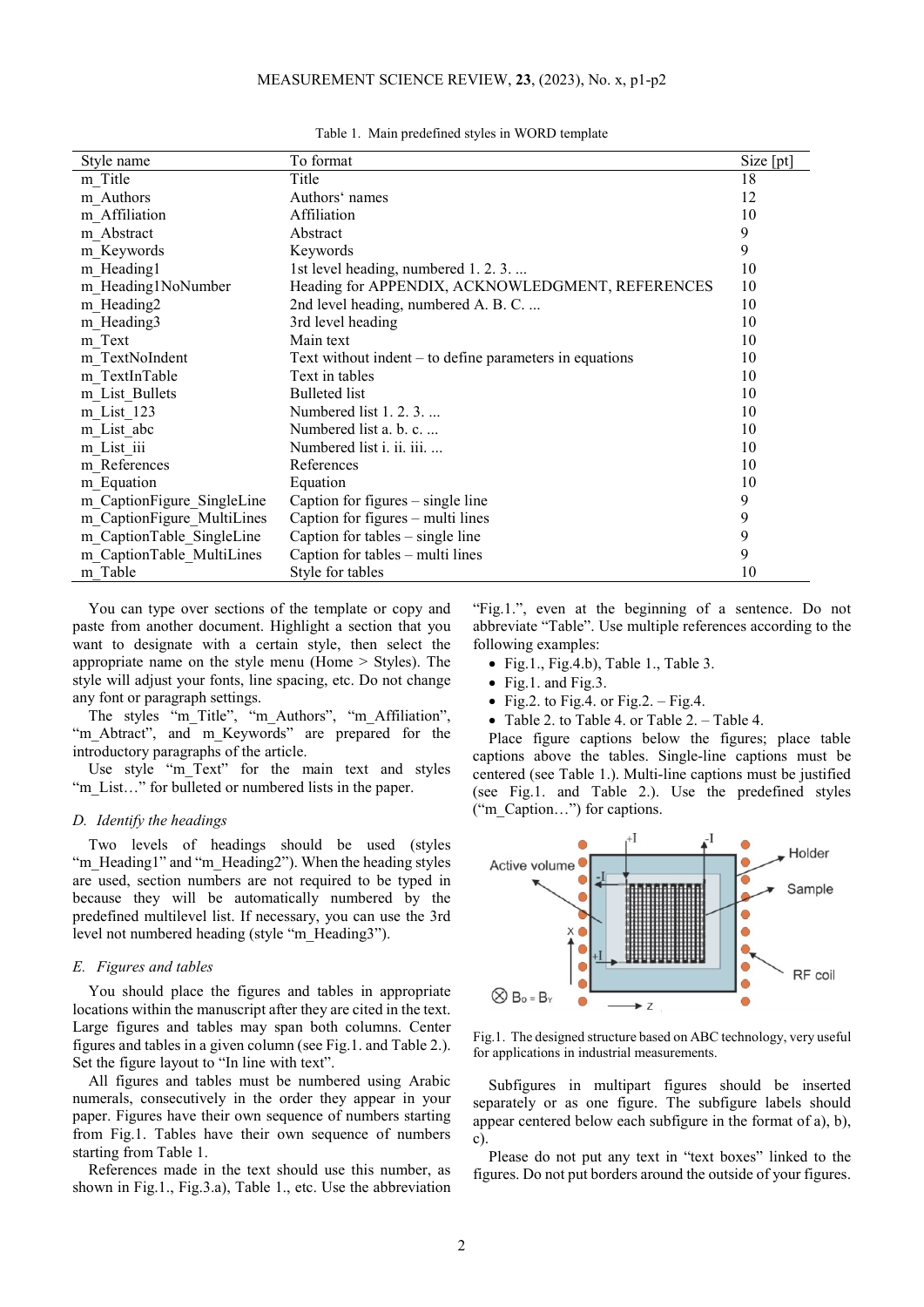Use only top and bottom borders for your tables and header rows (see Table 1. and Table 2.). You should use the style "m\_TextInTable" for text in tables.

Table 2. Chemical bonds associated with biological processes and their approximate energies [10].

| Bond         | Energy        | Energy export $x10^{-19}$ |
|--------------|---------------|---------------------------|
|              | [kJ/mol]      | IJI                       |
| Ionic        | $\sim$ 700    | 11.6                      |
| Covalent IV  | $1100 - 1300$ | $15.5 - 17.8$             |
| Covalent III | $800 - 1000$  | $13.3 - 16.6$             |
| Covalent II  | $500 - 700$   | $8.3 - 16.6$              |
| Covalent I   | $300 - 500$   | $498 - 83$                |

### *F. Equations*

Use the Microsoft Equation Editor for equations in your paper (Insert > Objects > Create New).

To use the predefined style for equations, first select the "m Equation" style, then press the tab key, then use the equation editor to create the equation. Finally, press the tab key and write the equation number in parentheses.

Fit the longer equation into one column by breaking it as you wish it to appear when typeset. You may find it convenient to create a new "equation" for each section of the equation.

Number equations consecutively with equation numbers in parentheses flush with the right margin, as in (1).

$$
\frac{f_{os}}{2^L} = f_s > 2f_{\text{max}} \quad \Rightarrow \quad E_{kv} = \frac{Q}{\sqrt{12}\sqrt{2^L}} \tag{1}
$$

where Q… and L…

Ensure that the symbols in your equation have been defined before the equation appears or immediately following it. Refer to  $(1)$ ", not  $E_q$ .  $(1)$ " nor  $Q$ , equation  $(1)$ ", except at the beginning of a sentence:  $\Box$  Equation (1) is  $\ldots$ .

**Please use the equation editor only to write equations, not to describe variables in the text.** You can use symbol insertion for this purpose (Insert > Symbol).

#### *G. Programs and codes*

If necessary, include parts or entire texts of your programs following the "m\_Codes" style using the "New Courier" font with caption "m\_CaptionCode" (see Code 1.).

| Code 1. Source code caption.                                                                            |                                      |  |  |  |
|---------------------------------------------------------------------------------------------------------|--------------------------------------|--|--|--|
| void main (void)<br>$WDTCTL = WDTPW + WDTHOLD;$<br>$\left\{ \right.$<br>$P3DIR = 0x01;$<br>for $(i; j)$ | //Stop watchdog<br>$//P3.0 - output$ |  |  |  |
| { unsigned int i; i = 50000;<br>$do$ $i--$ ;<br>while $(i != 0)$ ;<br>$P3OUT \cong 0xFF$                | //SW Delay<br>//Toggle P3.0          |  |  |  |
|                                                                                                         |                                      |  |  |  |

Try to fit your code texts in one column. Wide programs may span across both columns. If so, place them at the top or bottom of the corresponding page.

Use only top and bottom borders for your code. Place code captions with numbering abow the frame.

#### *H. Units*

Please note the following points:

- 1. Use either SI (MKS) or CGS as primary units. (SI units are encouraged.)
- 2. Use a zero before decimal points: "0.75", not ".75".
- 3. Use an **unbreakable space** between number and unit (press  $Ctrl + Shift + Spacebar)$  to keep them from separating at line breaks: "2 cm", not "2 cm" (press Home > Paragraph > Show/Hide paragraph marks… to see the difference).

#### *I. References*

You can find more information about references here: [http://www.measurement.sk/Instructions.htm.](http://www.measurement.sk/Instructions.htm) See the end of this document for formats and **examples** of common references.

If you use reference manager, you can use citation style of "American Journal of Climate Change".

Each source you cite in the paper must appear in your reference list; likewise, each entry in the reference list must be cited in your text. **Please verify that items in the reference list are not duplicated.**

Number citations consecutively in square brackets [1]. When citing a section in a book, please give the relevant page numbers [1]. In sentences, refer simply to the reference number, as in  $[3]$ . Do not use ,, Ref.  $[3]$ " nor ,, reference  $[3]$ " except at the beginning of a sentence: "Reference [3] shows …".

Multiple references are each numbered with separate brackets (e.g. [2], [3], [7], [1]-[3]). The sentence punctuation follows the brackets [2].

#### 6. EDITORIAL POLICY

At least two favorable reviews are required for a paper to be accepted for publication.

- a. For regular papers, the editors additionally determine suitability, which is different from a judgment of whether the paper is sound or flawed.
- b. The editors consider whether the paper contributes significant new material, is within the scope of the journal or is more suited to another journal.
- c. Unreadable English is a valid reason for rejection.
- d. Authors of rejected papers may revise and resubmit them to the MSR as regular papers, whereupon they will be reviewed by two new referees.
- 7. PUBLICATION PRINCIPLES

MSR is a **peer-reviewed**, archival journal in science and technology related to the theory of measurement, measurement of physical quantities and measurement in biomedicine.

The paper must have a character of a basic scientific research paper in the "Measurement Science" field, (new theory, analysis, synthesis, modelling, new measurement method, new sensors, data processing, data interpretation, graphical evaluation, new results, etc.).

Authors should consider the following points: